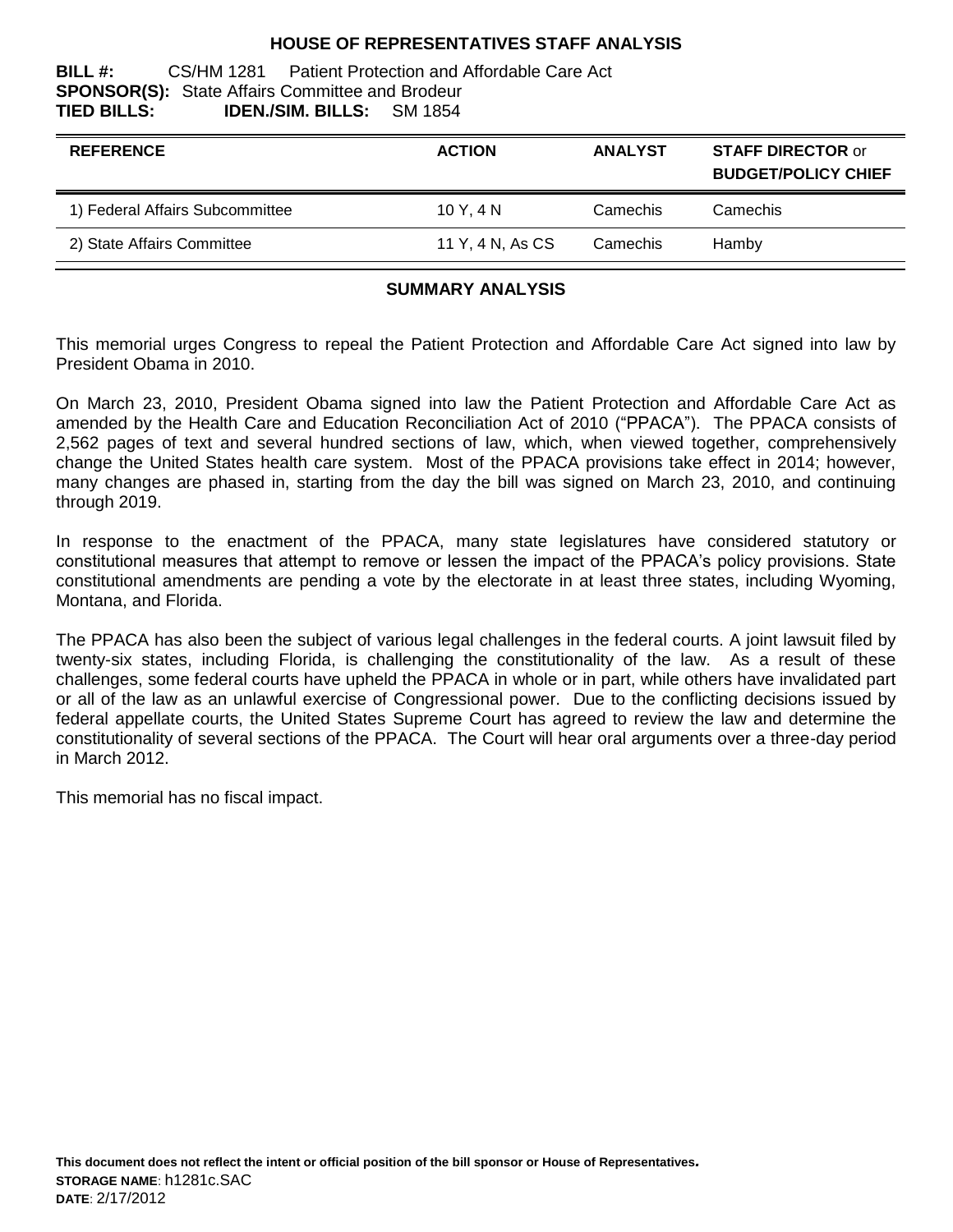### **FULL ANALYSIS**

# **I. SUBSTANTIVE ANALYSIS**

# A. EFFECT OF PROPOSED CHANGES:

### **Effect of Proposed Changes**

This memorial urges Congress to repeal the Patient Protection and Affordable Care Act signed into law by President Obama in 2010.

### **Current Situation**

# *A. Patient Protection and Affordable Care Act*

On March 23, 2010, President Obama signed into law the Patient Protection and Affordable Care Act, as amended by the Health Care and Education Reconciliation Act of 2010 ("PPACA"). 1 The PPACA consists of 2,562 pages of text and several hundred sections of law<sup>2</sup>, which, when viewed together, comprehensively change the United States health care system. Most of the PPACA provisions take effect in 2014; however, many changes are phased in, starting from the day the bill was signed on March 23, 2010, and continuing through 2019.

Effective for health plan years that begin after September 23, 2010:

- All new private health insurance plans are required to cover immunizations, preventive care for infants, children and adolescents, and additional preventive care and screenings for women.
- Health insurers are prohibited from rescinding insurance coverage from members of a health insurance plan, except in case of fraud or material misrepresentation.
- Denial of coverage by health insurers for children with pre-existing conditions is prohibited.
- Lifetime limits on the amount paid out by the health insurance plan are prohibited.
- Copayments or deductibles for certain preventative services are prohibited.
- Coverage is required for dependents up to 26 years of age.

In 2011, health insurance companies are required to spend at least 85 percent of premium dollars on medical services in large group policy markets and 80 percent of premium dollars on medical services in small group and individual policy markets. The failure of insurers to reach the new medical loss ratio targets will result in the issuing of rebates to policyholders.

Effective in 2014:

- Health insurance coverage will be mandatory for almost all U.S. citizens. Those who do not purchase health insurance will be fined by the U.S. government through enforcement by the Internal Revenue Service. The fine increases from \$95 in 2014 to \$750 in 2016, and is indexed for subsequent years. $3$  Exemptions for mandatory health insurance coverage will be granted for American Indians, in cases of extreme financial hardship, for those objecting to the mandatory provision for religious reasons, individuals without health insurance for less than three months, and individuals in prison.<sup>4</sup>
- Health insurance exchanges will be established, from which citizens can purchase health insurance coverage that meets the minimum essential coverage provisions of PPACA.

 $\overline{a}$ 

<sup>&</sup>lt;sup>1</sup> P.L. 111-148, 124 Stat. 119 (2010); P.L. 111-152, 124 Stat. 1029 (2010).

<sup>2</sup> Michael D. Tanner, *Bad Medicine: A Guide to the Real Costs and Consequences of the New Health Care Law: Updated and Revised for 2011*, at page 49 (FN #3), February 14, 2011; available at http://www.cato.org/pubs/wtpapers/BadMedicineWP.pdf.

<sup>&</sup>lt;sup>3</sup> The federal government expects to raise \$17 billion from penalties by 2019. See Letter from Douglas Elmendorf, director, Congressional Budget Office, to U.S. House of Representatives Speaker Nancy Pelosi, March 18, 2010, table 2. Roughly 4 million Americans will be hit by penalties in 2016, with the average penalty costing slightly more than \$1,000. *See* Congressional Budget Office and the staff of the Joint Committee on Taxation, *"Payments of Penalties for Being Uninsured under PPACA"*, April 22, 2010. <sup>4</sup> Hinda Chaikind, et al., *Private Health Insurance Provisions in Senate-Passed H.R. 3590, the Patient Protection and Affordable Care Act*, CRS Report R40942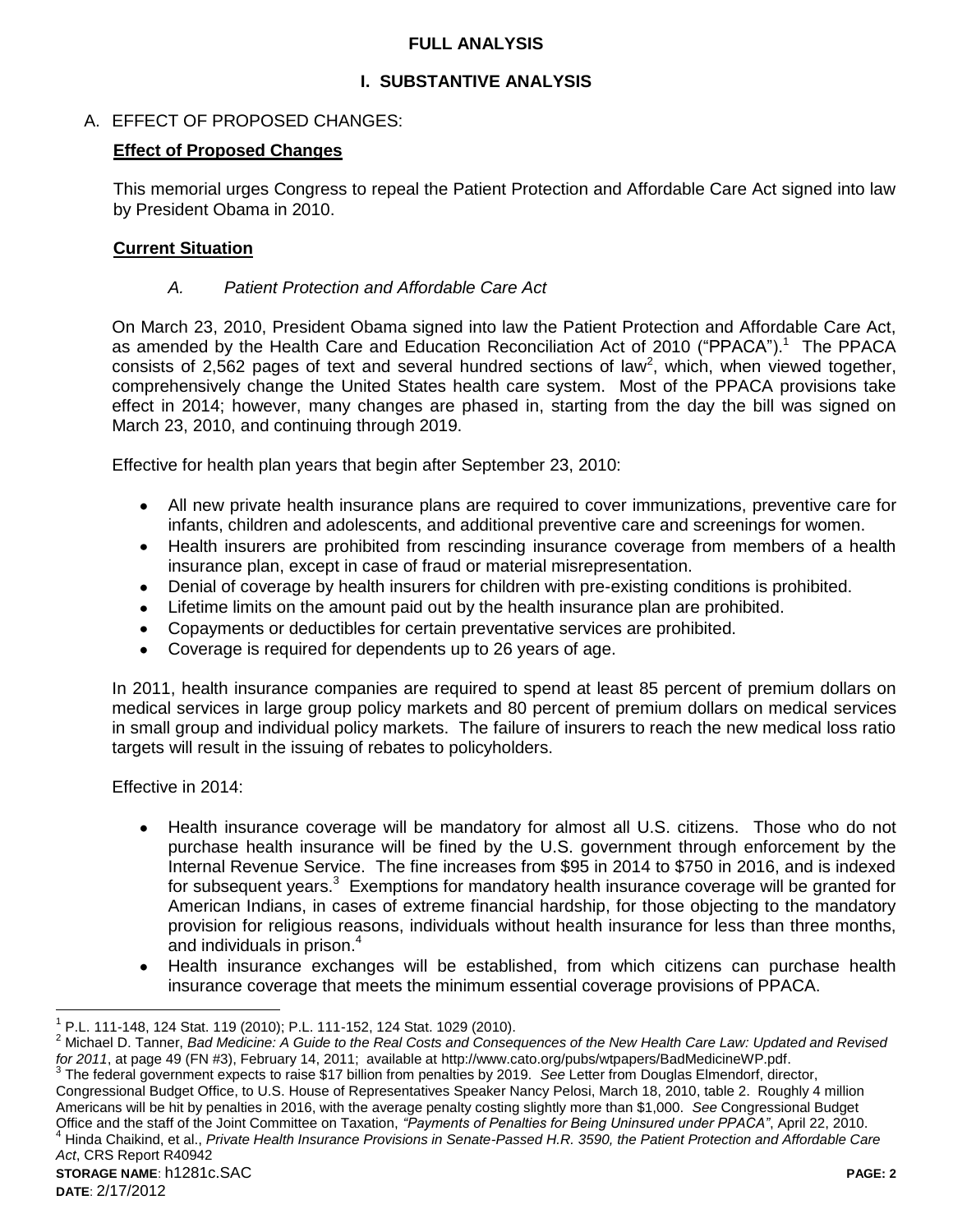- Companies with 50 or more full time employees that do not provide health insurance coverage to its workers, resulting in at least one worker qualifying for a subsidy to purchase health insurance coverage through an exchange, must pay a tax penalty of \$2,000 for every full time employee, less 30 workers.<sup>5</sup>
- An excise tax will be imposed on health care plans costing more than \$10,200 for individual  $\bullet$ coverage and \$27,500 for family coverage.
- Denials of coverage to anyone with a pre-existing condition will be prohibited.
- All plans must cover federally defined "essential benefits".
- Plan rating factors will be set by federal law, which limits the degree of pricing differential among differently situated people.

Other provisions of PPACA include:

- Medicaid eligibility is expanded to include those individuals with incomes up to 138 percent of  $\bullet$ the federal poverty level, resulting in coverage of 32 million previously uninsured Americans by 2019.
- Medicare payment rates for certain services will be permanently reduced.
- Various additional changes will be made to the federal tax code, Medicare, Medicaid, and other social programs necessary to fully implement the new law.

Nearly 1 in 4 Americans are receiving Medicaid benefits.<sup>6</sup> Over the next ten years, the federal government will spend \$4.4 trillion on the Medicaid program.<sup>7</sup> The Congressional Budget Office (CBO) originally estimated new state spending on Medicaid, as a result of the provisions of PPACA, at \$20 billion between 2017 and 2019. More recently, the CBO has estimated a cost to the states of \$60 billion through 2021.<sup>8</sup> However, a report issued by the Senate Finance Committee estimates that PPACA will cost state taxpayers at least \$118.04 billion through 2023. $9$ 

The Florida Agency for Health Care Administration has estimated the financial impact of added Medicaid costs to the state, under the provisions of PPACA, to be \$12.944 billion from FY 2013 through FY 2023.<sup>10</sup>

### *B. State Reaction to Federal Health Care Reform*<sup>11</sup>

After PPACA was enacted, members of at least 45 state legislatures proposed legislation to limit, alter, or oppose selected state or federal actions, including single-payer provisions and mandates that require the purchase of insurance. In general, many of the opposing measures considered in 2010 and 2011:

Focus on not permitting, implementing or enforcing mandates (federal or state) that would  $\bullet$ require purchase of insurance by individuals or by employers and impose fines or penalties for those who fail to do so.

 $\overline{a}$ 

 $5$  S. 4908H(a), PPACA, as amended by the Reconciliation Act, s. 1003 (2010). The Congressional Budget Office estimates that company penalties will cost businesses \$52 billion from 2014 through 2019. *See* Letter from Douglas Elmendorf, director, Congressional Budget Office, to U.S. House of Representatives Speaker Nancy Pelosi, March 18, 2010. At least 728 waivers have been issued to employers by the Obama administration as of February 2011, exempting the employers from the provisions of PPACA. The list is available at http://www.hhs.gov/ociio/regulations/approved\_applications\_for\_waiver.html (last viewed March 25, 2011).

<sup>6</sup> Congressional Budget Office, *Spending and Enrollment Detail for CBO's August 2010 Baseline: Medicaid*, August 2010; available at http://www.cbo.gov/budget/factsheets/2010d/MedicaidAugust2010FactSheet.pdf.

<sup>7</sup> Office of Management and Budget, *FY 2012 Budget of the U.S. Government*, February 2011; available at

http://www.whitehouse.gov/sites/default/files/omb/budget/fy2012/assets/budget.pdf.

<sup>8</sup> Medicaid Expansion in the New Health Law: Costs to the States, Joint Congressional Report by Senate Finance Committee, U.S. Congress, March 1, 2011, at page 1; available at http://energycommerce.house.gov/media/file/PDFs/030111MedicaidReport.pdf. 9 *Id.* at pg. 2.

<sup>10</sup> *Overview of Federal Affordable Care Act*, Florida Agency for Health Care Administration, January 4, 2011; available at http://ahca.myflorida.com/Medicaid/Estimated\_Projections/medicaid\_projections.shtml.

<sup>&</sup>lt;sup>11</sup> See State Legislation and Actions Challenging Certain Health Reforms, 2011, National Conference of State Legislatures, http://www.ncsl.org/IssuesResearch/Health/StateLegislationampActionsChallengingCertai/tabid/18906/Default.aspx?tabid=18906, last accessed January 12, 2012.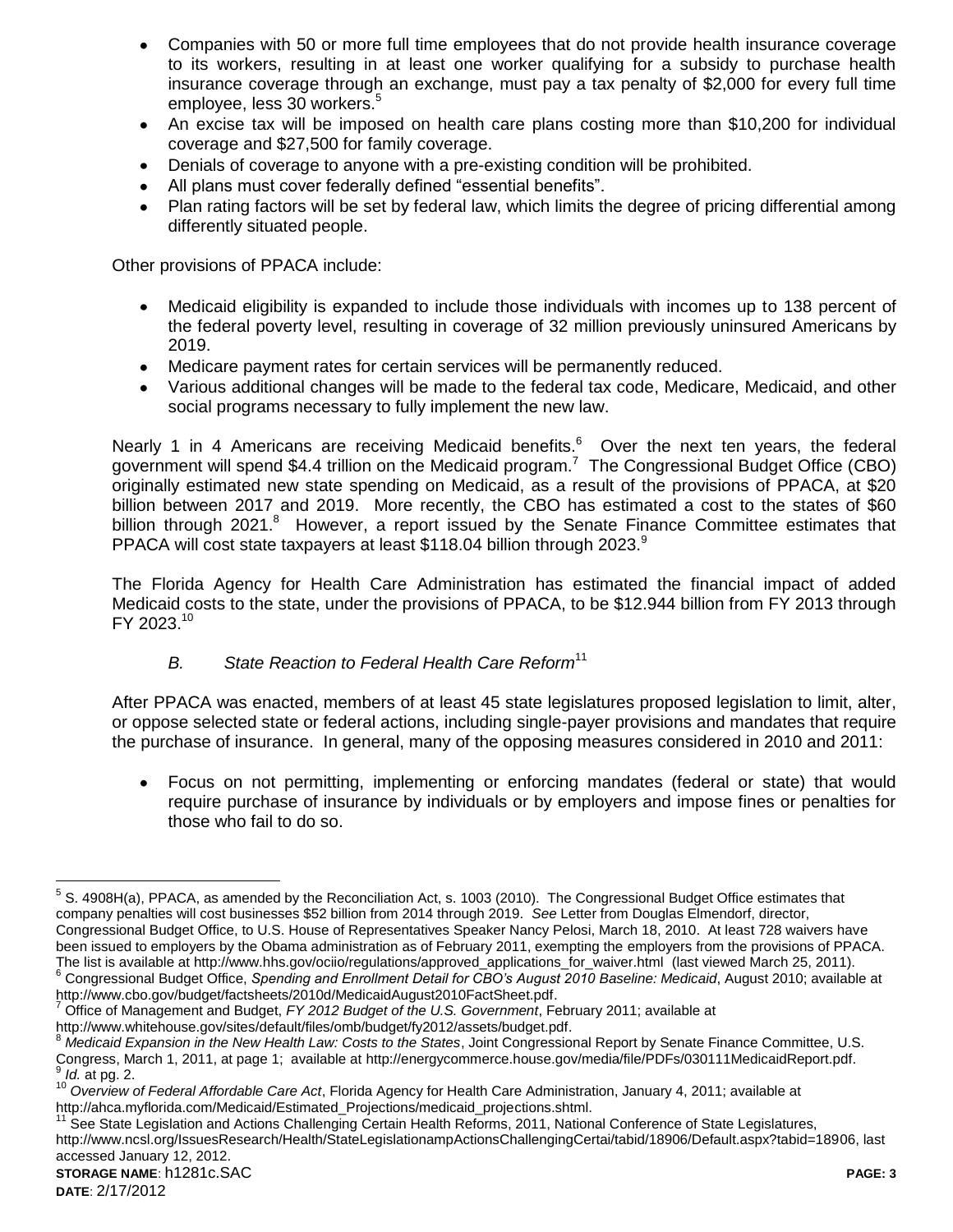- Seek to keep in-state health insurance optional, allowing citizens to purchase any type of health services or coverage they choose.
- Contradict or challenge policy provisions contained in the 2010 federal law.

The language varies from state to state and includes statutory changes and constitutional amendments, as well as binding and non-binding state resolutions. In 2011, there were several new approaches:

- Several states considered bills that would prohibit state agencies or officials from applying for federal grants or using state resources to implement provisions of the PPACA, unless authorized to do so by state legislation.
- Sixteen states considered measures to create an "Interstate Freedom Compact," joining forces across state lines to coordinate or enforce opposition (four states now have enacted laws).
- Several states considered bills that propose the power of "nullification," seeking to label the federal law "null and void" within state boundaries.

# *C. 2010 Florida Legislation: CS/CS/HJR 37*

During the 2010 Regular Session, the Florida Legislature passed CS/CS/HJR 37 by the required threefifths vote in each chamber. The joint resolution proposed an amendment to the Florida Constitution to create Section 28 of Article I relating to health care services. Specifically, the proposed constitutional amendment:

- Prohibited persons and employers from compelled participation in a heath care system;
- Allowed direct payment of health care services and prohibits penalizing persons, employers and health care providers from utilizing a direct payment system;
- Allowed the purchase or sale of health insurance in the private market, subject to certain conditions;
- Exempted from the prohibition any general law passed by a 2/3 vote of the membership of each house of the Legislature, passed after the effective date of the Amendment, provided that such law stated with specificity the public necessity justifying such exception; and
- Exempted laws enacted prior to March 1, 2010, from requirements of the amendment.

Following passage of CS/CS/HJR 37, it was filed with the Department of State for inclusion on the statewide ballot for the 2010 general election, and the proposed amendment was designated as Amendment 9 by the Division of Elections.

Thereafter, a group of citizens filed a lawsuit in the Second Judicial Circuit Court in Tallahassee asking the court to determine whether the legislative ballot summary contained in the joint resolution proposing Amendment 9 complied with the legal requirements for ballot summaries.<sup>12</sup> Ultimately, the Florida Supreme Court, upholding the Circuit Court"s decision, removed the proposed amendment from the ballot after finding the ballot summary provided by the Legislature contained misleading and ambiguous language.<sup>13</sup>

 $12$ <sup>12</sup> *See Fl. Dept. of State v. Mangat*, 43 So.3d 642, 646 (Fla. 2010); *see also* s. 101.161(1), F.S., states, "Whenever a constitutional amendment or other public measure is submitted to the vote of the people, the substance of such amendment or other public measure shall be printed in clear and unambiguous language on the ballot after the list of candidates, followed by the word "yes" and also by the word 'no', and shall be styled in such a manner that a 'yes' vote will indicate approval of the proposal and a 'no' vote will indicate rejection. The wording of the substance of the amendment or other public measure and the ballot title to appear on the ballot shall be embodied in the joint resolution, constitutional revision commission proposal, constitutional convention proposal, taxation and budget reform commission proposal, or enabling resolution or ordinance. Except for amendments and ballot language proposed by joint resolution, the substance of the amendment or other public measure shall be an explanatory statement, not exceeding 75 words in length, of the chief purpose of the measure. In addition, for every amendment proposed by initiative, the ballot shall include, following the ballot summary, a separate financial impact statement concerning the measure prepared by the Financial Impact Estimating Conference in accordance with s. 100.371(5). The ballot title shall consist of a caption, not exceeding 15 words in length, by which the measure is commonly referred to or spoken of." <sup>13</sup> *Id.*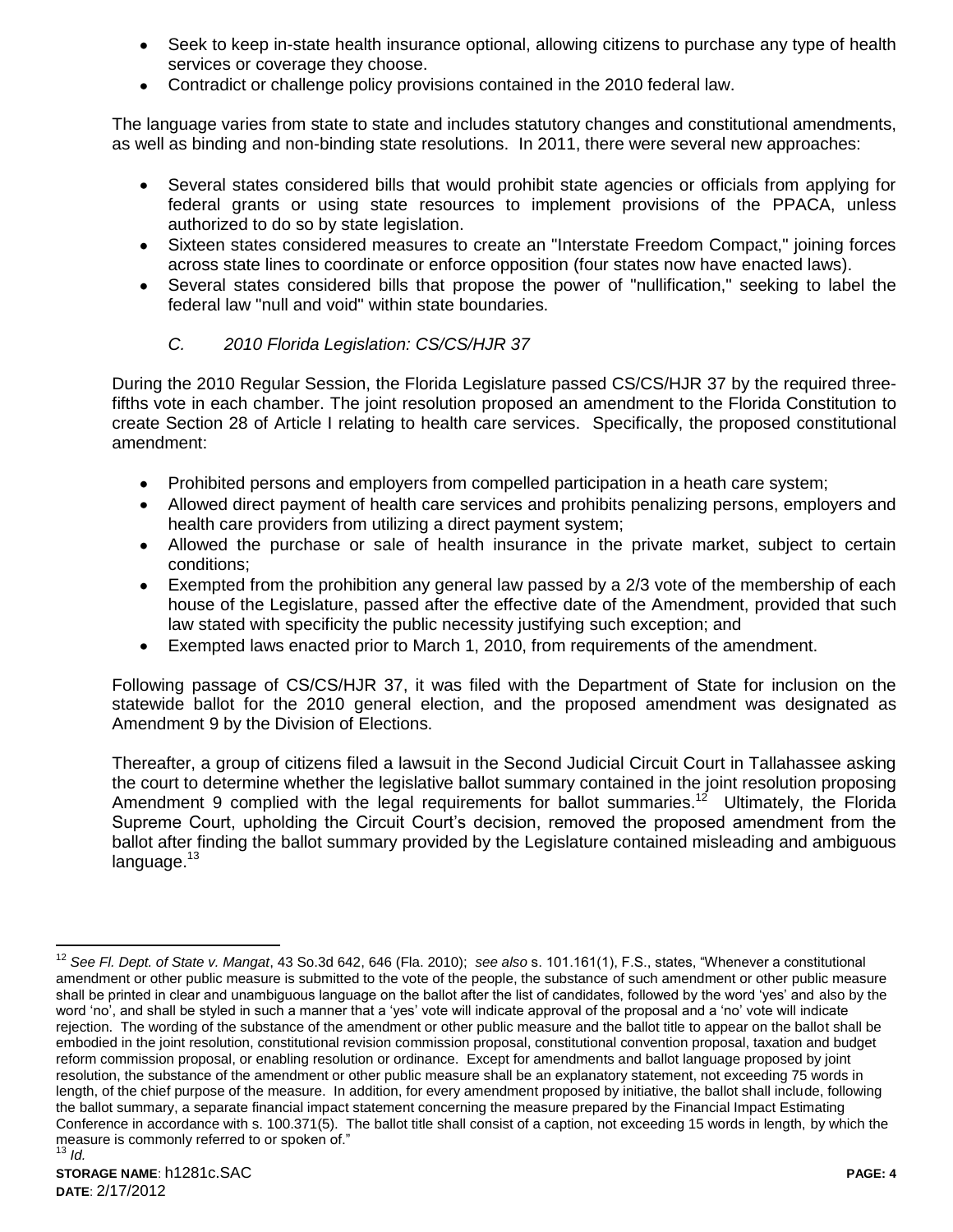# *D. 2011 Florida Legislation: CS/SJR 2*

During the 2011 Regular Session, the Florida Legislature passed CS/SJR 2 by the required three-fifths vote in each chamber. CS/SJR 2 proposes an amendment to the Florida Constitution to create Section 28 of Article I relating to health care. Specifically, the proposed constitutional amendment:

- Prohibits a law or rule from compelling, directly or indirectly, any person or employer to  $\bullet$ purchase, obtain, or otherwise provide health care coverage;
- Allows a person or employer to pay directly for lawful health care services and allows a health care provider to accept direct payment for lawful health care services;
- Prohibits the imposition of taxes or penalties on health care providers who choose to participate in a direct payment system;
- Provides that the purchase or sale of health insurance in private health care systems may not be prohibited by rule or law; and
- Exempts laws or rules in effect as of March 1, 2010.  $\bullet$

Following adoption, CS/SJR 2 was filed with the Secretary of State and the proposed amendment was designated as Amendment 1 by the Division of Elections. If approved by 60 percent of the voters in the 2012 general election, the amendment will take effect on January 8, 2013.

To date, CS/SJR 2 has not been challenged in court.

# *E. Legal Challenges to PPACA*

On the same day that PPACA was signed into law by President Obama, Florida"s Attorney General Bill McCollum filed a federal lawsuit in Pensacola challenging the constitutionality of the new law.<sup>14</sup> At the time suit was filed, Florida was joined by twelve states, by and through their individual Attorneys General. Currently, twenty six states and several private parties are plaintiffs in the federal action.<sup>15</sup>

The lawsuit argues that the PPACA violates the Commerce Clause of the U.S. Constitution by forcing individuals to purchase health insurance or pay a penalty. In addition, the lawsuit targets the expansion of eligibility for Medicaid as an infringement on states' rights. The choice given the states by the new law, according to the lawsuit, is to fully shoulder the costs of health care or forfeit federal Medicaid funding by opting out of the system. Finally, the lawsuit contends that the expansion of Medicaid eligibility to include individuals within 138 percent of the federal poverty level "commandeers" states and their resources to complete federal tasks and achieve federal goals, all in violation of the Tenth Amendment to the Constitution.<sup>16</sup> Most of the counts raised in the plaintiffs' Amended Complaint were dismissed through a pre-trial motion, but the claims alleging violation of the Commerce Clause, regarding the individual mandate, and alleging the Medicaid program under PPACA essentially "commandeers" state resources, were allowed to stand.<sup>17</sup>

On January 31, 2011, Judge Vinson of the District Court for the Northern District of Florida in Pensacola entered an Order granting the plaintiffs" Motion for Summary Judgment and declared the individual mandate provision of PPACA unconstitutional.<sup>18</sup> Judge Vinson also ruled that, because the remaining provisions of PPACA were rendered ineffective without the individual mandate and the law lacked a severability clause, the entire Act was void.

The federal government complied with conditions established by Judge Vinson that were necessary to stay his order, and appealed the order to the U.S. Appeals Court for the 11th Circuit. On August 12, 2011, the U.S. Appeals Court for the 11th Circuit decided by a 2 to 1 vote that Congress exceeded its

**STORAGE NAME**: h1281c.SAC **PAGE: 5 DATE**: 2/17/2012 <sup>18</sup> *Florida v. U.S. Dept. of HHS*, ---F.Supp.2d---, 2011 WL 285683 (N.D. Fla.)

 $\overline{a}$ 

<sup>14</sup> *State of Florida v. U.S. Dept. of Health and Human Services*, Case No.: 3:10-cv-91-RV/EMT (N.D. Fla.)

<sup>15</sup> In addition, Virginia filed its own federal lawsuit challenging the constitutionality of PPACA. *State of Virginia v. Kathleen Sebelius*, Case No.: 3:10-cv-188-HEH (E.D. Va.).

<sup>16</sup> Kathleen S. Swendiman, *Health Care: Constitutional Rights and Legislative Powers*, CRS Report R40846, page 10, FN 66.

<sup>17</sup> Florida v. U.S. Dept. of HHS, Case No. 3:10-cv-91-RV/EMT (N.D. Fla.), *Order and Memorandum Opinion on Defendants' Motion to Dismiss*, October 14, 2010.<br><sup>18</sup> Florida v. *L.C.*